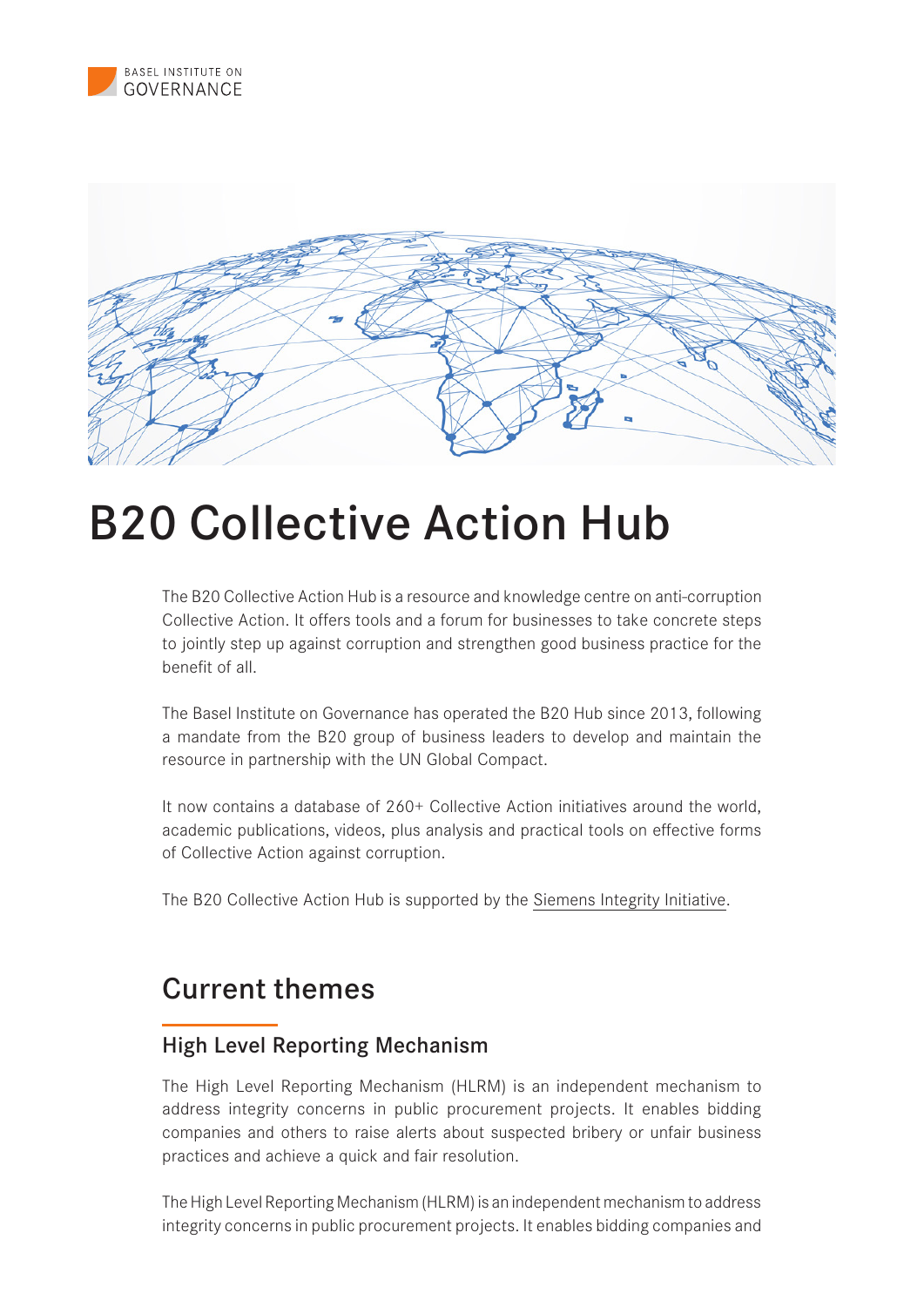others to raise alerts about suspected bribery or unfair business practices and achieve a quick and fair resolution.

Representatives of business, government and civil society collaborate in tailoring the HLRM to their context. The G20 and B20 have expressed support.

The Basel Institute on Governance and OECD offer assistance to governments seeking to implement a HLRM for high-value procurement projects. Its latest implementation was for the Bogotá Metro project in Colombia.

See the HLRM resource page on the B20 Collective Action Hub for the benefits, practical guidance and case studies in countries around the world.

https://baselgovernance.org/b20-collective-action-hub/hrlm



### Integrity Pacts

Integrity Pacts are a flexible tool that can help make public procurement fairer, more transparent and less vulnerable to corruption.

An Integrity Pact is usually an agreement between a government procurement authority and bidding companies. Tailored to each tender and country, it commits all parties to refrain from bribery, corruption or collusion. An Integrity Pact typically involves an independent monitor and a clear process for reporting, resolving and sanctioning integrity issues.

The Integrity Pacts online resource on the B20 Collective Action Hub is designed for anyone intending to promote, design, implement, monitor or observe an Integrity Pact. It contains a database of Integrity Pacts around the world, several case studies and practical recommendations.

https://baselgovernance.org/b20-collective-action-hub/integrity-pacts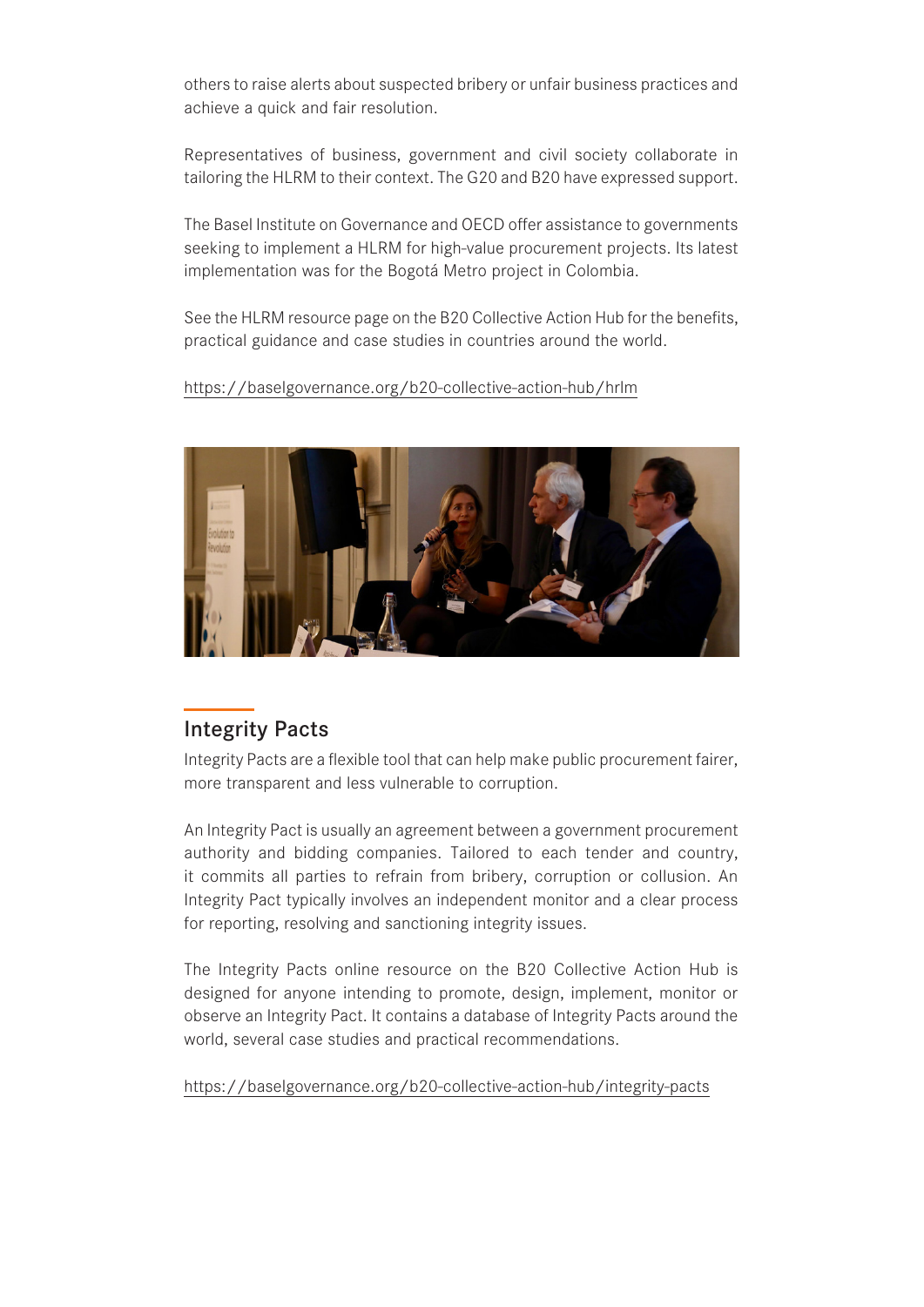

### Local certification

Local certification programmes are an innovative way to alleviate anti-corruption due diligence for both SMEs and their multinational customers.

Local certification in this context means the assessment of a company's anti-corruption compliance standards according to a method devised through a Collective Action and developed within a local market.

The Basel Institute is working to support local certification initiatives with practical resources, analysis and a network of examples of successful initiatives in different markets. All information is freely available on the B20 Collective Action Hub.

https://baselgovernance.org/b20-collective-action-hub/certification



### Human rights and anti-corruption compliance

Companies invest significant resources in anti-corruption compliance programmes, as well as in separate programmes to address compliance with human rights obligations. They may be overlooking potential synergies between these two areas.

The Basel Institute is using the Collective Action methodology to help companies benefit from compliance systems that address both human rights and corruption risks. Over 50 companies in multiple markets are involved in this project.